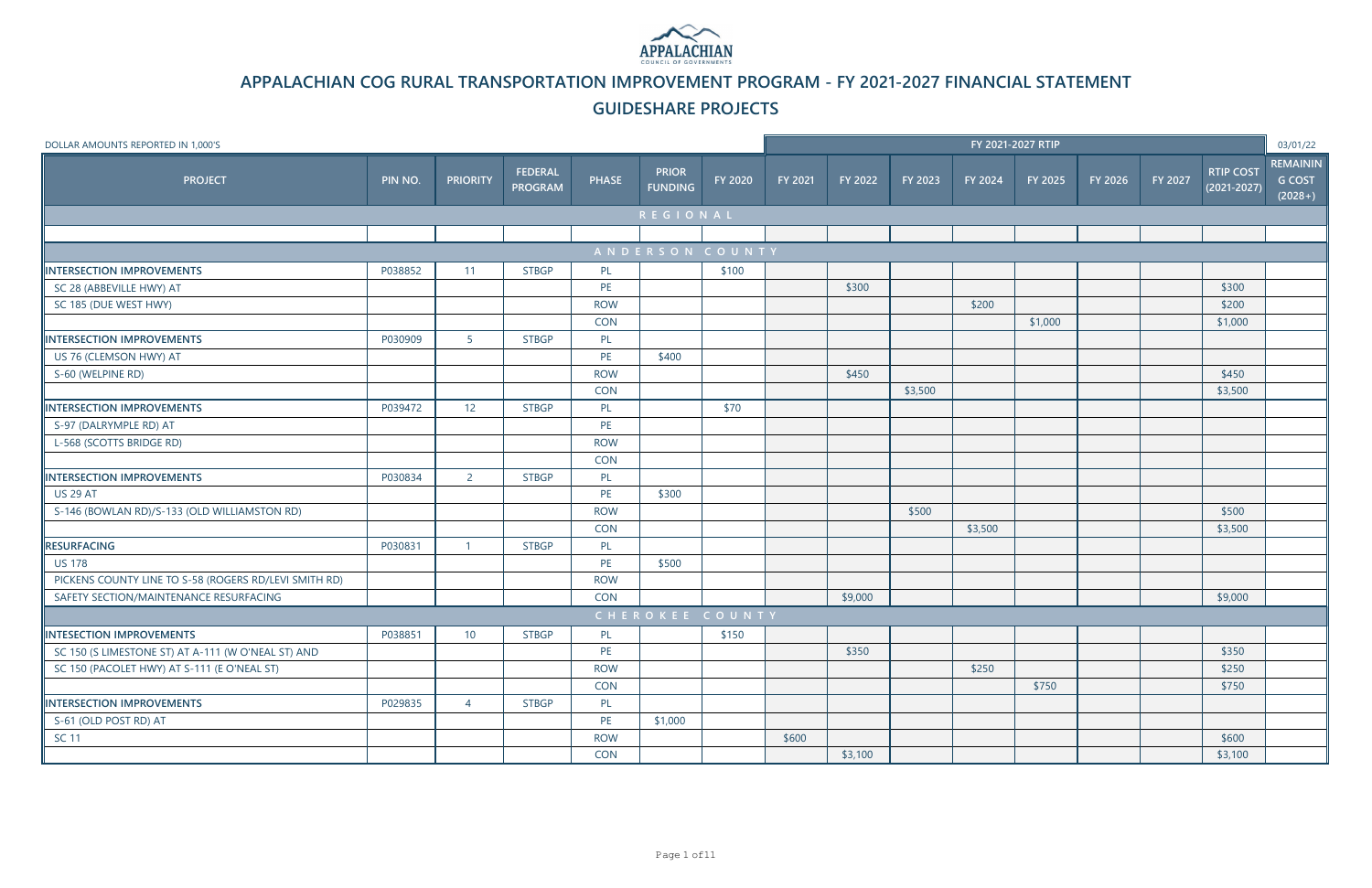

| DOLLAR AMOUNTS REPORTED IN 1,000'S                                                                                |                                                           |                 |                                  |                              |                                |                |           |                |            |                | FY 2021-2027 RTIP |          |          |                                     | 03/01/22                                      |
|-------------------------------------------------------------------------------------------------------------------|-----------------------------------------------------------|-----------------|----------------------------------|------------------------------|--------------------------------|----------------|-----------|----------------|------------|----------------|-------------------|----------|----------|-------------------------------------|-----------------------------------------------|
| <b>PROJECT</b>                                                                                                    | PIN NO.                                                   | <b>PRIORITY</b> | <b>FEDERAL</b><br><b>PROGRAM</b> | <b>PHASE</b>                 | <b>PRIOR</b><br><b>FUNDING</b> | <b>FY 2020</b> | FY 2021   | <b>FY 2022</b> | FY 2023    | <b>FY 2024</b> | FY 2025           | FY 2026  | FY 2027  | <b>RTIP COST</b><br>$(2021 - 2027)$ | <b>REMAININ</b><br><b>G COST</b><br>$(2028+)$ |
|                                                                                                                   |                                                           |                 |                                  |                              | OCONEE COUNTY                  |                |           |                |            |                |                   |          |          |                                     |                                               |
| INTERSECTION IMPROVEMENTS                                                                                         | P031970                                                   | 9               | <b>STBGP</b>                     | PL                           |                                |                |           |                |            |                |                   |          |          |                                     |                                               |
| S-37 (JP STEVENS RD) AT S-37 (W CHERRY RD) AND                                                                    |                                                           |                 |                                  | PE                           | \$500                          |                |           |                |            |                |                   |          |          |                                     |                                               |
| S-65 (JP STEVENS RD) @ S-65 (MARTIN CREEK RD)                                                                     |                                                           |                 |                                  | <b>ROW</b>                   |                                |                |           |                | \$500      |                |                   |          |          | \$500                               |                                               |
|                                                                                                                   |                                                           |                 |                                  | <b>CON</b>                   |                                |                |           |                |            | \$2,500        |                   |          |          | \$2,500                             |                                               |
| <b>INTERSECTION IMPROVEMENTS</b>                                                                                  | P031964                                                   | 6               | <b>STBGP</b>                     | PL                           |                                |                |           |                |            |                |                   |          |          |                                     |                                               |
| SC 24 (WEST OAK HWY) AT                                                                                           |                                                           |                 |                                  | PE                           | \$500                          |                |           |                |            |                |                   |          |          |                                     |                                               |
| SC 182 (OAKWAY RD)/S-116 (OAK CREEK RD)                                                                           |                                                           |                 |                                  | <b>ROW</b>                   |                                |                |           | \$350          |            |                |                   |          |          | \$350                               |                                               |
|                                                                                                                   |                                                           |                 |                                  | <b>CON</b>                   |                                |                |           | \$1,800        |            |                |                   |          |          | \$1,800                             |                                               |
| INTERSECTION IMPROVEMENTS                                                                                         | P031969                                                   | 8               | <b>STBGP</b>                     | PL                           |                                |                |           |                |            |                |                   |          |          |                                     |                                               |
| <b>SC 59 AT</b>                                                                                                   |                                                           |                 |                                  | PE                           | \$1,000                        |                |           |                |            |                |                   |          |          |                                     |                                               |
| SC 182/SC 245                                                                                                     |                                                           |                 |                                  | <b>ROW</b>                   |                                |                |           | \$1,000        |            |                |                   |          |          | \$1,000                             |                                               |
|                                                                                                                   |                                                           |                 |                                  | <b>CON</b>                   |                                |                |           |                | \$2,500    |                |                   |          |          | \$2,500                             |                                               |
|                                                                                                                   |                                                           |                 |                                  |                              | PICKENS COUNTY                 |                |           |                |            |                |                   |          |          |                                     |                                               |
| INTERSECTION IMPROVEMENTS                                                                                         | P031965                                                   | $\overline{7}$  | <b>STBGP</b>                     | PL                           |                                |                |           |                |            |                |                   |          |          |                                     |                                               |
| US 178 (MOOREFIELD MEM HWY) AT                                                                                    |                                                           |                 |                                  | PE                           |                                |                |           |                |            |                |                   |          |          |                                     |                                               |
| SC 135 (ANDERSON HWY)                                                                                             |                                                           |                 |                                  | <b>ROW</b>                   |                                |                | \$2,000   |                |            |                |                   |          |          | \$2,000                             |                                               |
|                                                                                                                   |                                                           |                 |                                  | <b>CON</b>                   |                                |                |           | \$2,500        |            |                |                   |          |          | \$2,500                             |                                               |
| RESURFACING                                                                                                       | P038350                                                   | $\overline{2}$  | <b>STBGP</b>                     | PL                           |                                |                |           |                |            |                |                   |          |          |                                     |                                               |
| <b>US 178</b>                                                                                                     |                                                           |                 |                                  | PE                           | \$500                          |                |           |                |            |                |                   |          |          |                                     |                                               |
| GPATS BOUNDARY TO ANDERSON COUNTY LINE                                                                            |                                                           |                 |                                  | <b>ROW</b>                   |                                |                |           |                |            |                |                   |          |          |                                     |                                               |
| SAFETY SECTION/MAINTENANCE RESURFACING                                                                            |                                                           |                 |                                  | <b>CON</b>                   |                                |                |           | \$4,000        |            |                |                   |          |          | \$4,000                             |                                               |
| <b>BRIDGE REPLACEMENT</b>                                                                                         |                                                           |                 |                                  | <b>CON</b>                   | \$17,073                       |                |           |                |            |                |                   |          |          |                                     |                                               |
|                                                                                                                   |                                                           |                 |                                  |                              | SPARTANBURG COUNTY             |                |           |                |            |                |                   |          |          |                                     |                                               |
| IINTERSECTION IMPROVEMENTS                                                                                        | P030724                                                   | $\overline{3}$  | <b>STBGP</b>                     | PL                           |                                |                |           |                |            |                |                   |          |          |                                     |                                               |
| US 176 (MAIN ST) AT                                                                                               |                                                           |                 |                                  | PE                           | \$150                          |                |           |                |            |                |                   |          |          |                                     |                                               |
| SC 357 (DEPOT ST/HOLLY SPRINGS RD)                                                                                |                                                           |                 |                                  | <b>ROW</b>                   |                                | \$300          |           |                |            |                |                   |          |          |                                     |                                               |
|                                                                                                                   |                                                           |                 |                                  | <b>CON</b>                   |                                |                |           | \$1,000        |            |                |                   |          |          | \$1,000                             |                                               |
|                                                                                                                   |                                                           |                 |                                  | <b>GUIDESHARE ALLOCATION</b> |                                | \$7,579        | \$7,579   | \$7,579        | \$7,579    | \$7,579        | \$7,579           | \$7,579  | \$7,579  | \$53,053                            |                                               |
| <b>CARRYOVER</b><br>KEY: PL: PLANNING/FEASIBILITY, PE: ENGINEERING DESIGN AND ENVIRONMENTAL ANALYSIS,             |                                                           |                 |                                  |                              |                                |                | \$22,647  | \$25,861       | \$9,590    | \$10,169       | \$11,298          | \$17,127 | \$24,706 | \$21,447                            |                                               |
| ROW: RIGHT-OF-WAY AQUISITION, CON: CONSTRUCTION, AD: ADMINISTRATION, CA: CAPITAL,<br>PROPOSED ADVANCEMENT (SCDOT) |                                                           |                 |                                  |                              |                                |                |           |                |            |                |                   |          |          |                                     |                                               |
| FC: TRANSIT FACILITY CONSTRUCTION, VA: TRANSIT VEHICLE ACQUISITION,                                               | <b>DEBT SERVICE</b>                                       |                 |                                  |                              |                                |                |           |                |            |                |                   |          |          | (1,765)                             |                                               |
| PS: TRANSIT PURCHASE OF SERVICE, OP: OPERATIONS, O: OTHER,                                                        | PAYBACK (SCDOT)                                           |                 |                                  |                              |                                |                |           |                |            |                |                   |          |          |                                     |                                               |
|                                                                                                                   | <b>GUIDESHARE AVAILABLE FOR PROJECTS</b>                  | \$23,267        | \$28,461                         | \$33,440                     | \$17,169                       | \$17,748       | \$18,877  | \$24,706       | \$32,285   | \$72,735       |                   |          |          |                                     |                                               |
| SCDOT CHANGES ARE HIGHLIGHTED IN YELLOW                                                                           |                                                           |                 |                                  |                              |                                | (\$620)        | (\$2,600) | (\$23,850)     | ( \$7,000) | (\$6,450)      | (\$1,750)         |          |          | (\$41,650)                          |                                               |
| ACOG DRAFT CHANGES ARE HIGHLIGHTED IN BLUE                                                                        | <b>GUIDESHARE ALLOCATED TO PROJECTS</b><br><b>BALANCE</b> |                 |                                  |                              |                                |                |           |                | \$10,169   | \$11,298       | \$17,127          | \$24,706 | \$32,285 | \$31,085                            |                                               |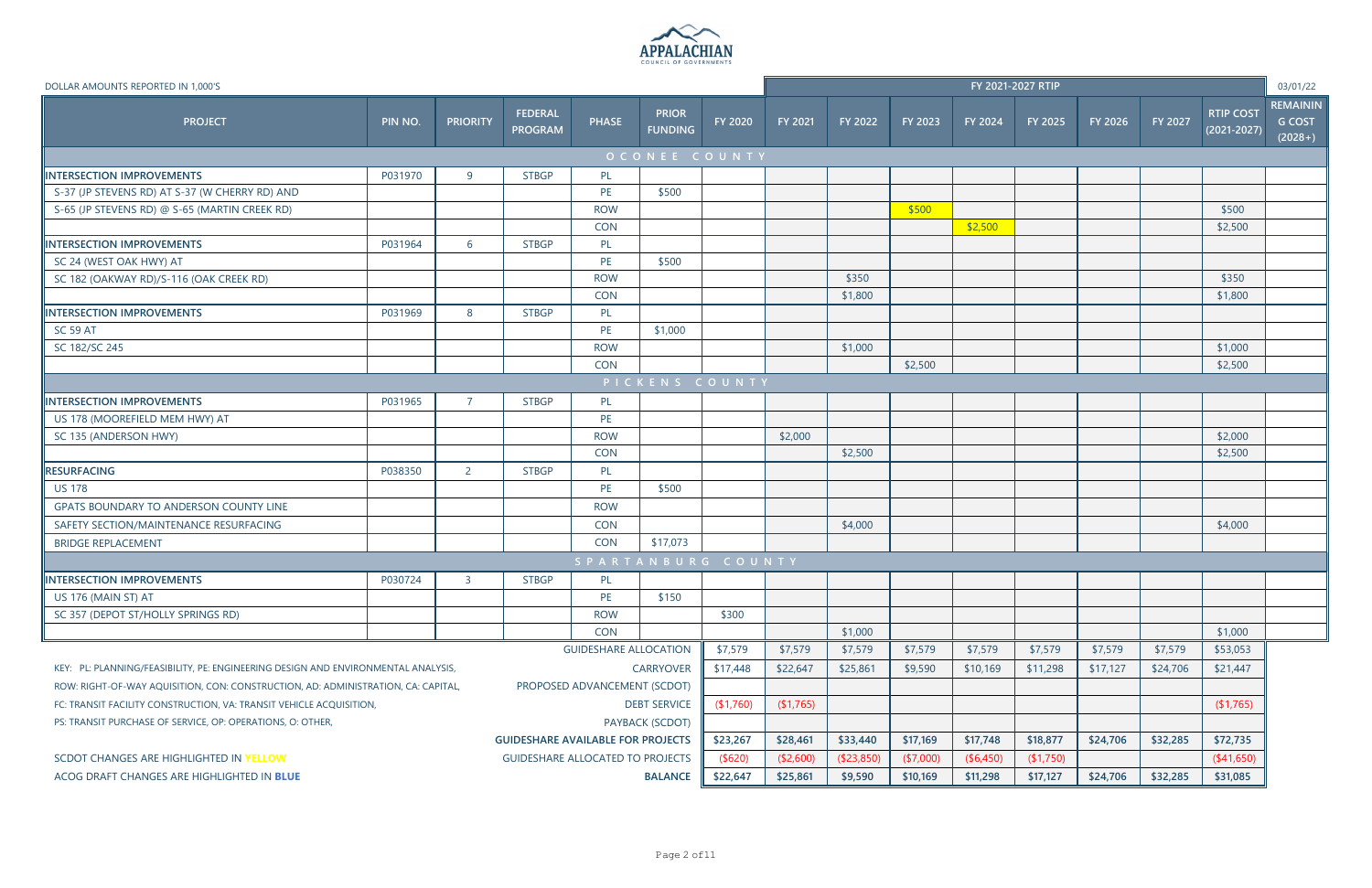| DOLLAR AMOUNTS REPORTED IN 1,000'S                                           |                                   |                                         |                                  |                  |                |                  |         |         | FY 2021-2027 RTIP |         |         |                                     | 03/01/22                                      |
|------------------------------------------------------------------------------|-----------------------------------|-----------------------------------------|----------------------------------|------------------|----------------|------------------|---------|---------|-------------------|---------|---------|-------------------------------------|-----------------------------------------------|
| <b>PROJECT</b>                                                               | <b>PROGRAM</b><br><b>CATEGORY</b> | <b>PROGRAM</b>                          | <b>FEDERAL</b><br><b>PROGRAM</b> | <b>PHASE</b>     | <b>FY 2021</b> | <b>FY 2022</b>   | FY 2023 | FY 2024 | FY 2025           | FY 2026 | FY 2027 | <b>RTIP COST</b><br>$(2021 - 2027)$ | <b>REMAININ</b><br><b>G COST</b><br>$(2028+)$ |
|                                                                              |                                   | REGIONAL DESIGN - BUILD BRIDGE PROJECTS |                                  |                  |                |                  |         |         |                   |         |         |                                     |                                               |
| CLOSED AND/OR LOAD RESTRICTED BRIDGES DB<br>PACKAGE 2022-1                   |                                   |                                         |                                  |                  |                |                  |         |         |                   |         |         |                                     |                                               |
| Cherokee Co. - S-56 Bridge Replacement over Horse<br>Creek                   |                                   | <b>OFF-SYSTEM</b>                       |                                  | PE<br><b>CON</b> |                | \$144<br>\$1,676 |         |         |                   |         |         | \$144<br>\$1,676                    |                                               |
| Cherokee Co. - S-106 Bridge Replacement over Bridge                          |                                   | <b>FA NON-NHS</b>                       |                                  | PE               |                | \$144            |         |         |                   |         |         | \$144                               |                                               |
| of Suck Creek                                                                | <b>BRIDGES</b>                    |                                         |                                  | <b>CON</b><br>PE |                | \$1,487<br>\$144 |         |         |                   |         |         | \$1,487<br>\$144                    |                                               |
| Cherokee Co. - S-226 Bridge Replacement over<br><b>Unnamed Stream</b>        |                                   | OFF-SYSTEM                              |                                  | <b>CON</b>       |                | \$1,714          |         |         |                   |         |         | \$1,714                             |                                               |
| Cherokee Co. - S-138 Bridge Replacement over                                 |                                   | <b>FA NON-NHS</b>                       |                                  | PE               |                | \$144            |         |         |                   |         |         | \$144                               |                                               |
| <b>Goucher Creek</b><br>Cherokee Co. - S-86 Bridge Replacement over Kings    |                                   |                                         |                                  | <b>CON</b><br>PE |                | \$2,778<br>\$144 |         |         |                   |         |         | \$2,778<br>\$144                    |                                               |
| Creek                                                                        |                                   | OFF-SYSTEM                              |                                  | <b>CON</b>       |                | \$3,211          |         |         |                   |         |         | \$3,211                             |                                               |
| CLOSED AND/OR LOAD RESTRICTED BRIDGES DB<br>PACKAGE 2023-1                   | <b>BRIDGES</b>                    |                                         |                                  |                  |                |                  |         |         |                   |         |         |                                     |                                               |
| Anderson Co. - S-294 Bridge Replacement over Wilsons<br>Creek                |                                   | <b>FA NON-NHS</b>                       |                                  | PE               |                | \$156            |         |         |                   |         |         | \$156                               |                                               |
| CLOSED AND/OR LOAD RESTRICTED BRIDGES DB<br>PACKAGE 2023-3                   |                                   |                                         |                                  |                  |                |                  |         |         |                   |         |         |                                     |                                               |
| Pickens Co. - SC 183 Bridge Replacement over Gregory<br>Creek (Cannon Creek) | <b>BRIDGES</b>                    | <b>FA NON-NHS</b>                       |                                  | PE               |                | \$367            |         |         |                   |         |         | \$367                               |                                               |



# **APPALACHIAN COG RURAL TRANSPORTATION IMPROVEMENT PROGRAM - FY 2021-2027 FINANCIAL STATEMENT**

## **NON-GUIDESHARE PROJECTS**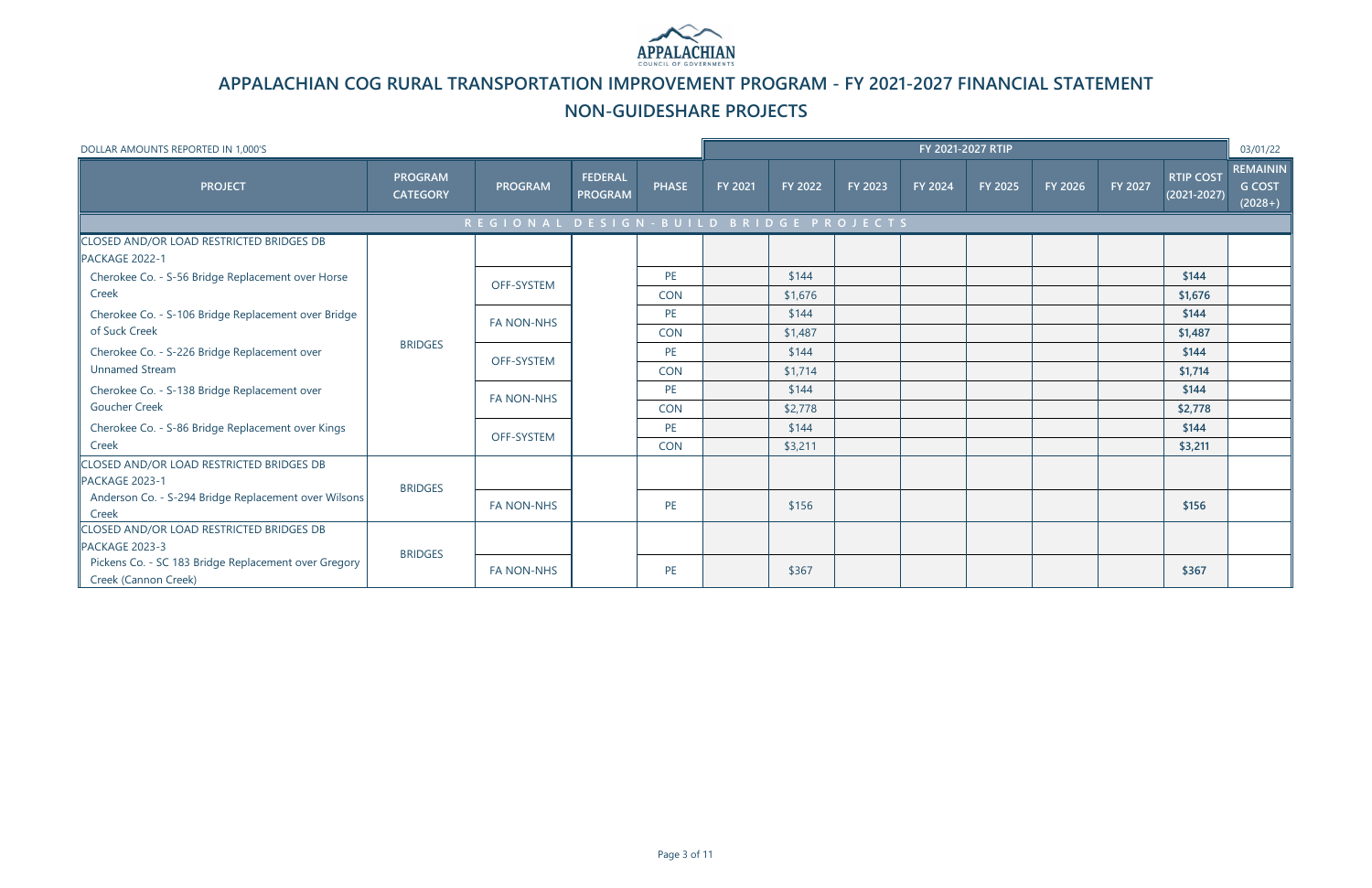

| DOLLAR AMOUNTS REPORTED IN 1,000'S                                       |                                   |                       |                                     | COUNCIL OF GOVE |                |          |         |         | FY 2021-2027 RTIP |         |         |                                     | 03/01/22                                      |
|--------------------------------------------------------------------------|-----------------------------------|-----------------------|-------------------------------------|-----------------|----------------|----------|---------|---------|-------------------|---------|---------|-------------------------------------|-----------------------------------------------|
| <b>PROJECT</b>                                                           | <b>PROGRAM</b><br><b>CATEGORY</b> | <b>PROGRAM</b>        | <b>FEDERAL</b><br><b>PROGRAM</b>    | <b>PHASE</b>    | <b>FY 2021</b> | FY 2022  | FY 2023 | FY 2024 | FY 2025           | FY 2026 | FY 2027 | <b>RTIP COST</b><br>$(2021 - 2027)$ | <b>REMAININ</b><br><b>G COST</b><br>$(2028+)$ |
| <b>CLOSED AND/OR LOAD RESTRICTED BRIDGES DB</b><br>PACKAGE 2024-1        |                                   |                       |                                     |                 |                |          |         |         |                   |         |         |                                     |                                               |
| Oconee Co. - S-51 Bridge Replacement over Snow<br>Creek                  |                                   | <b>FA NON-NHS</b>     |                                     | PE              |                | \$101    |         |         |                   |         |         | \$101                               |                                               |
| Greenvile Co. - S-41 Bridge Replacement over the<br>Middle Saluda River  |                                   | <b>FA NON-NHS</b>     |                                     | PE              |                | \$101    |         |         |                   |         |         | \$101                               |                                               |
| Greenville Co. - S-40 Bridge Replacement over the<br>South Saluda River  | <b>BRIDGES</b>                    | <b>FA NON-NHS</b>     |                                     | PE              |                | \$101    |         |         |                   |         |         | \$101                               |                                               |
| Oconee Co. - S-133 Bridge Replacement over Little<br><b>Cane Creek</b>   |                                   | OFF-SYSTEM            |                                     | PE              |                | \$101    |         |         |                   |         |         | \$101                               |                                               |
| Pickens Co. - S-160 Bridge Replacement over Tributary<br>to Keowee River |                                   | <b>FA NON-NHS</b>     |                                     | PE              |                | \$101    |         |         |                   |         |         | \$101                               |                                               |
| Pickens Co. - S-32 Bridge Replacement over Cedar<br>Creek                |                                   | <b>FA NON-NHS</b>     |                                     | PE              |                | \$101    |         |         |                   |         |         | \$101                               |                                               |
| FY 2022 BRIDGE REPAIRS LIST                                              |                                   |                       |                                     |                 |                |          |         |         |                   |         |         |                                     |                                               |
| Greenville Co. - US 25 @ S-119 & N. Saluda River                         |                                   | <b>INTERSTATE/NHS</b> |                                     | <b>ROW</b>      |                | \$1      |         |         |                   |         |         | \$1                                 |                                               |
| Anderson Co. - SC 88 @ Three & Twenty Creek                              |                                   | <b>STATEWIDE PM</b>   |                                     | PE              |                | \$62     |         |         |                   |         |         | \$62                                |                                               |
| Anderson Co. - SC 28 @ Rocky River                                       |                                   | <b>STATEWIDE PM</b>   |                                     | PE              |                | \$62     |         |         |                   |         |         | \$62                                |                                               |
| Greenville Co. - SC 288 @ S. Saluda River                                |                                   | <b>STATEWIDE PM</b>   |                                     | PE              |                | \$74     |         |         |                   |         |         | \$74                                |                                               |
| Anderson Co. - SC 413 @ Rocky River                                      |                                   | <b>STATEWIDE PM</b>   |                                     | PE              |                | \$100    |         |         |                   |         |         | \$100                               |                                               |
| Pickens Co. - SC 8 @ Oolenoy River                                       |                                   | <b>STATEWIDE PM</b>   |                                     | PE              |                | \$41     |         |         |                   |         |         | \$41                                |                                               |
| Oconee Co. - SC 130 @ Stamp Creek                                        | <b>BRIDGES</b>                    | <b>STATEWIDE PM</b>   |                                     | PE              |                | \$100    |         |         |                   |         |         | \$100                               |                                               |
| Pickens Co. - SC 135 @ Adam Creek                                        |                                   | <b>STATEWIDE PM</b>   |                                     | PE              |                | \$50     |         |         |                   |         |         | \$50                                |                                               |
| Pickens Co. - SC 133 @ Branch of Crow Creek                              |                                   | <b>STATEWIDE PM</b>   |                                     | PE              |                | \$100    |         |         |                   |         |         | \$100                               |                                               |
| Pickens Co. - SC 135 @ Tributary of Carpenter Creek (2)                  |                                   | <b>STATEWIDE PM</b>   |                                     | PE              |                | \$29     |         |         |                   |         |         | \$29                                |                                               |
| Pickens Co. - SC 288 @ Oolenoy River                                     |                                   | <b>STATEWIDE PM</b>   |                                     | PE              |                | \$62     |         |         |                   |         |         | \$62                                |                                               |
| Pickens Co. - SC 135 @ Tributary of Carpenter Creek (1)                  |                                   | <b>STATEWIDE PM</b>   |                                     | PE              |                | \$75     |         |         |                   |         |         | \$75                                |                                               |
| Anderson Co. - SC 413 @ Jordan Creek                                     |                                   | <b>STATEWIDE PM</b>   |                                     | PE              |                | \$45     |         |         |                   |         |         | \$45                                |                                               |
| Cherokee Co. - SC 18 @ Thicketty Creek                                   |                                   | <b>STATEWIDE PM</b>   |                                     | <b>CON</b>      |                | \$1,100  |         |         |                   |         |         | \$1,100                             |                                               |
|                                                                          |                                   |                       | <b>REGIONAL DESIGN BUILD TOTALS</b> |                 |                | \$14,616 |         |         |                   |         |         | \$14,616                            |                                               |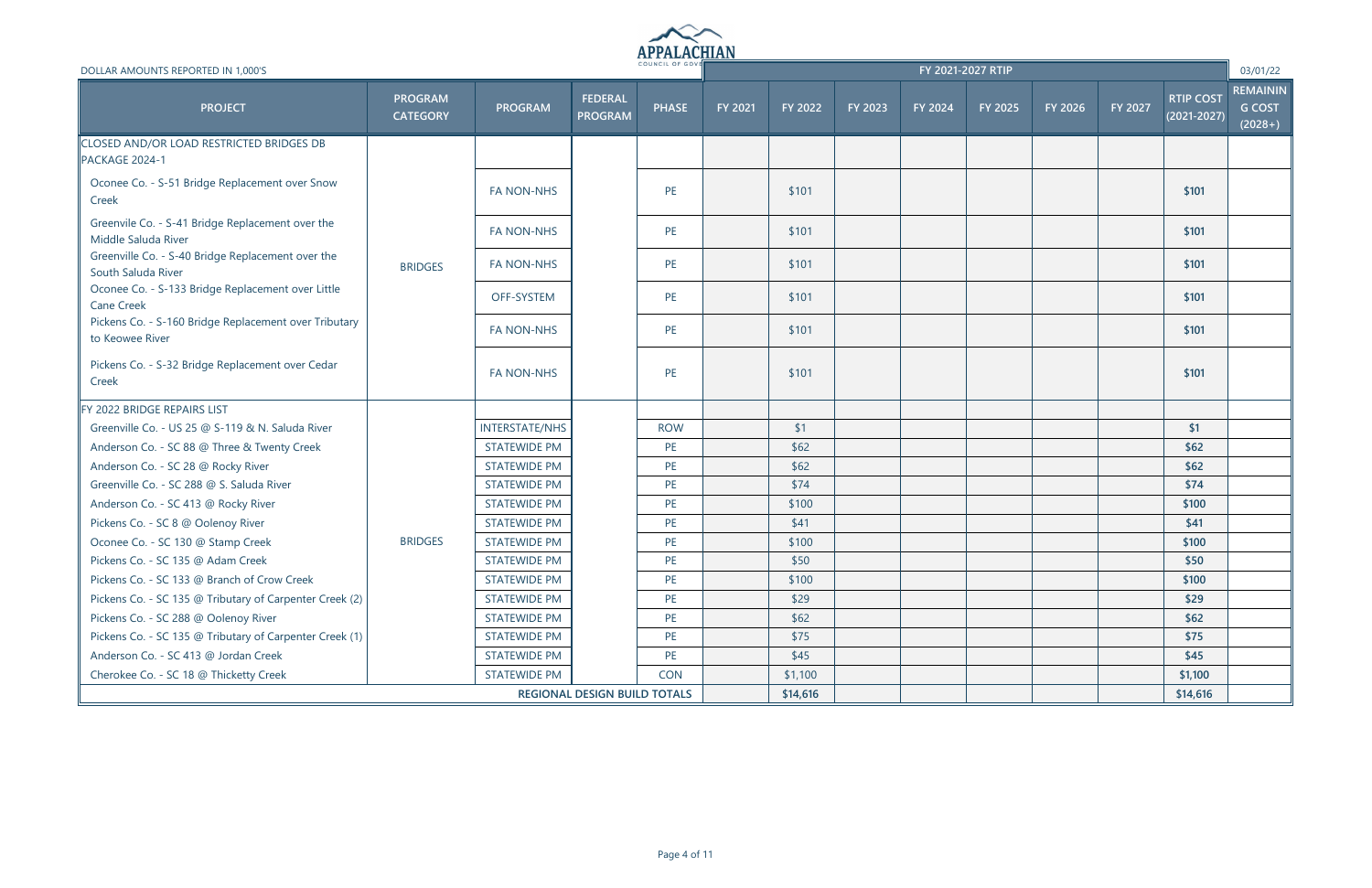

| DOLLAR AMOUNTS REPORTED IN 1,000'S                                          |                                   |                                      |                                  |                 |                |         |         |         | FY 2021-2027 RTIP |         |         |                                     | 03/01/22                                      |
|-----------------------------------------------------------------------------|-----------------------------------|--------------------------------------|----------------------------------|-----------------|----------------|---------|---------|---------|-------------------|---------|---------|-------------------------------------|-----------------------------------------------|
| <b>PROJECT</b>                                                              | <b>PROGRAM</b><br><b>CATEGORY</b> | <b>PROGRAM</b>                       | <b>FEDERAL</b><br><b>PROGRAM</b> | <b>PHASE</b>    | <b>FY 2021</b> | FY 2022 | FY 2023 | FY 2024 | FY 2025           | FY 2026 | FY 2027 | <b>RTIP COST</b><br>$(2021 - 2027)$ | <b>REMAININ</b><br><b>G COST</b><br>$(2028+)$ |
|                                                                             |                                   |                                      |                                  | ANDERSON COUNTY |                |         |         |         |                   |         |         |                                     |                                               |
|                                                                             |                                   | <b>FA SECONDARIES</b>                | <b>SFP</b>                       | <b>CON</b>      | \$3,976        | \$5,567 | \$5,567 | \$5,567 | \$5,567           | \$5,567 | \$5,567 | \$37,378                            |                                               |
|                                                                             |                                   | NON-FA<br>SECONDARIES                | <b>MTN</b>                       | <b>CON</b>      | \$1,085        | \$1,085 | \$1,085 | \$1,085 | \$1,085           | \$1,085 | \$1,085 | \$7,595                             |                                               |
| <b>ANDERSON COUNTY PAVEMENTS</b>                                            | <b>PAVEMENTS</b>                  | NON-FA<br><b>SECONDARIES</b>         | <b>SFP</b>                       | <b>CON</b>      | \$769          | \$769   | \$769   | \$769   | \$769             | \$769   | \$769   | \$5,383                             |                                               |
|                                                                             |                                   | NON-NHS<br><b>PRIMARY</b>            | <b>SFP</b>                       | <b>CON</b>      | \$5,275        | \$6,782 | \$9,043 | \$9,043 | \$9,043           | \$9,043 | \$9,043 | \$57,272                            |                                               |
| *1-85 CORRIDOR IMPROVEMENTS FROM GA STATE LINE SYSTEM UPGRADE<br>TO EXIT 19 | <b>INTERSTATE</b>                 | WIDENING/NEW<br><b>CONSTRUCTION</b>  | <b>NHP</b>                       | PL              |                | \$1,000 |         |         |                   |         |         | \$1,000                             |                                               |
|                                                                             |                                   |                                      |                                  | PE              |                |         |         |         |                   |         |         |                                     |                                               |
| INTERSECTION IMPROVEMENTS -<br>US 178 (LIBERTY HIGHWAY) AND SC 88 (OLD      | <b>SAFETY</b>                     | <b>SAFETY</b><br><b>IMPROVEMENTS</b> | <b>HSP</b>                       | <b>ROW</b>      |                |         |         |         |                   |         |         |                                     |                                               |
| <b>GREENVILLE HIGHWAY</b>                                                   |                                   |                                      |                                  | <b>CON</b>      | \$1,000        |         |         |         |                   |         |         | \$1,000                             |                                               |
| S-169 OVER WEST TWENTY SIX MILE CREEK BRIDGE                                |                                   |                                      |                                  | PE              |                |         |         |         |                   |         |         |                                     |                                               |
| REPLACEMENT                                                                 | <b>BRIDGES</b>                    | OFF-SYSTEM                           | <b>STBGP</b>                     | <b>ROW</b>      |                | \$20    |         |         |                   |         |         | \$20                                |                                               |
|                                                                             |                                   |                                      |                                  | <b>CON</b>      |                |         |         | \$1,423 |                   |         |         | \$1,423                             |                                               |
|                                                                             |                                   |                                      |                                  | PE              | \$3,500        |         |         |         |                   |         |         | \$3,500                             |                                               |
| S-23 OVER LAKE HARTWELL BRIDGE REPLACEMENT                                  | <b>BRIDGES</b>                    | OFF-SYSTEM                           | <b>STBGP</b>                     | <b>ROW</b>      |                |         | \$100   |         |                   |         |         | \$100                               |                                               |
|                                                                             |                                   |                                      |                                  | <b>CON</b>      |                |         |         |         | \$15,415          |         |         | \$15,415                            |                                               |
|                                                                             |                                   |                                      |                                  | PE              |                |         |         |         |                   |         |         |                                     |                                               |
| S-671 OVER CORNER CREEK BRIDGE REPLACEMENT                                  | <b>BRIDGES</b>                    | OFF-SYSTEM                           | <b>STBGP</b>                     | <b>ROW</b>      |                | \$32    |         |         |                   |         |         | \$32                                |                                               |
|                                                                             |                                   |                                      |                                  | <b>CON</b>      |                |         | \$1,348 |         |                   |         |         | \$1,348                             |                                               |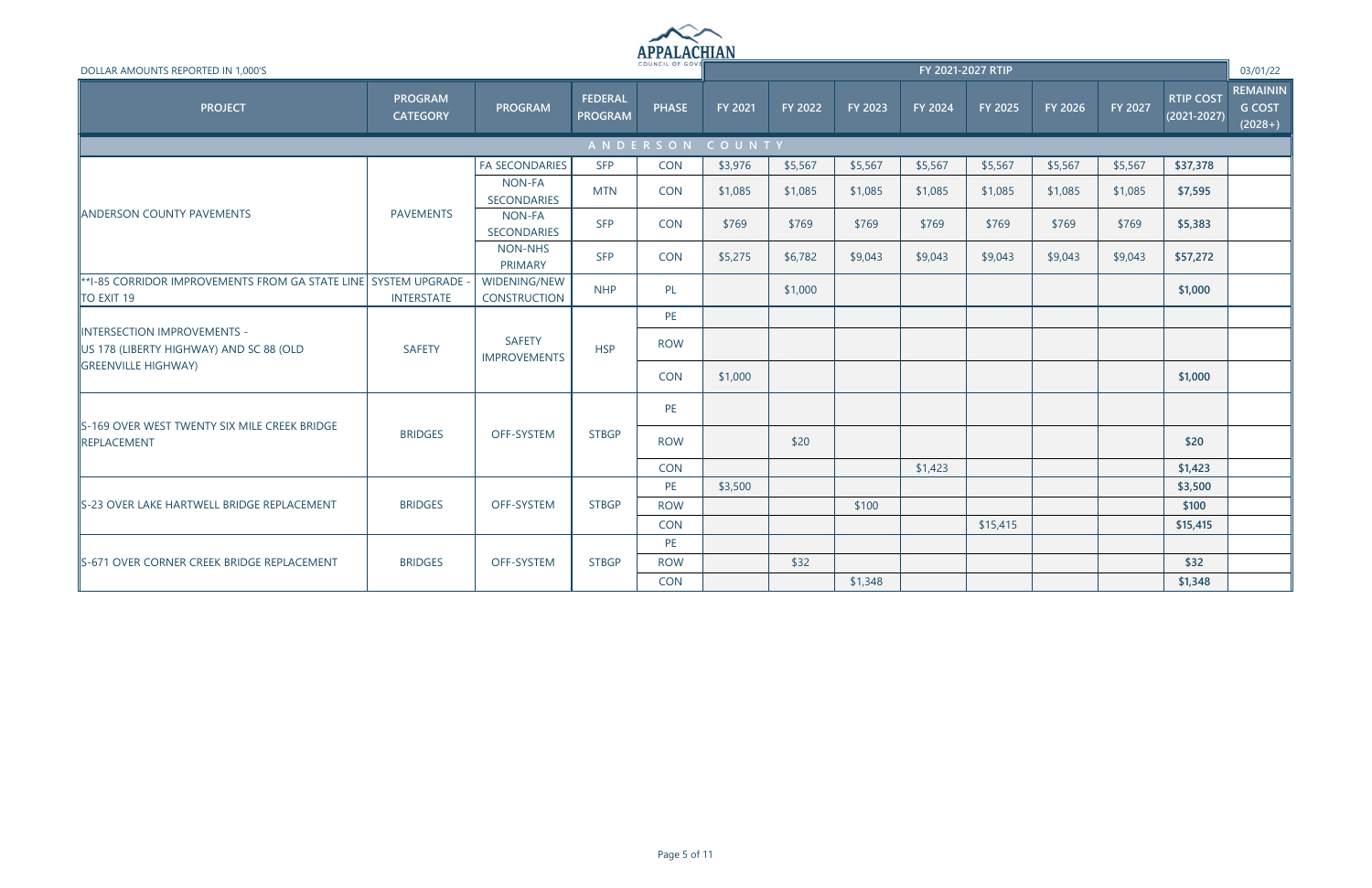

| DOLLAR AMOUNTS REPORTED IN 1,000'S                                                                     |                                   |                                        |                                  | * ** * * * * * * * * * * * * * *<br>COUNCIL OF GOVE |         |         |         |         | FY 2021-2027 RTIP |          |          |                                     | 03/01/22                                      |
|--------------------------------------------------------------------------------------------------------|-----------------------------------|----------------------------------------|----------------------------------|-----------------------------------------------------|---------|---------|---------|---------|-------------------|----------|----------|-------------------------------------|-----------------------------------------------|
| <b>PROJECT</b>                                                                                         | <b>PROGRAM</b><br><b>CATEGORY</b> | <b>PROGRAM</b>                         | <b>FEDERAL</b><br><b>PROGRAM</b> | <b>PHASE</b>                                        | FY 2021 | FY 2022 | FY 2023 | FY 2024 | <b>FY 2025</b>    | FY 2026  | FY 2027  | <b>RTIP COST</b><br>$(2021 - 2027)$ | <b>REMAININ</b><br><b>G COST</b><br>$(2028+)$ |
|                                                                                                        |                                   |                                        |                                  | PE                                                  |         |         |         |         |                   |          |          |                                     |                                               |
| <b>JUS 29 OVER DEVIL FORK CREEK /</b><br><b>BRIDGE REPLACEMENT</b>                                     | <b>BRIDGES</b>                    | <b>INTERSTATE/NHS</b>                  | <b>NHP</b>                       | <b>ROW</b>                                          |         |         |         |         |                   |          |          |                                     |                                               |
|                                                                                                        |                                   |                                        |                                  | <b>CON</b>                                          | \$3,258 |         |         |         |                   |          |          | \$3,258                             |                                               |
| <b>ANDERSON COUNTY /</b><br>MASS TRANSIT PROJECT                                                       | <b>MASS TRANSIT</b>               | <b>RURAL TRANSIT</b><br>PROGRAM (FTA   | <b>5311- RURAL</b>               | OP                                                  | \$295   |         |         |         |                   |          |          | \$295                               |                                               |
| ANDERSON COUNTY DSN / FTA SECTION 5310 FY 2017<br><b>FOR VEHICLE ACQUISITION IN AMOUNT OF \$58,823</b> | <b>MASS TRANSIT</b>               | <b>ENHANCED</b><br><b>MOBILITY FOR</b> | 5310-R                           | <b>VA</b>                                           | \$60    |         |         |         |                   |          |          | \$60                                |                                               |
|                                                                                                        | <b>ANDERSON COUNTY TOTALS</b>     |                                        |                                  |                                                     |         |         |         |         | \$31,879          | \$16,464 | \$16,464 | \$135,079                           |                                               |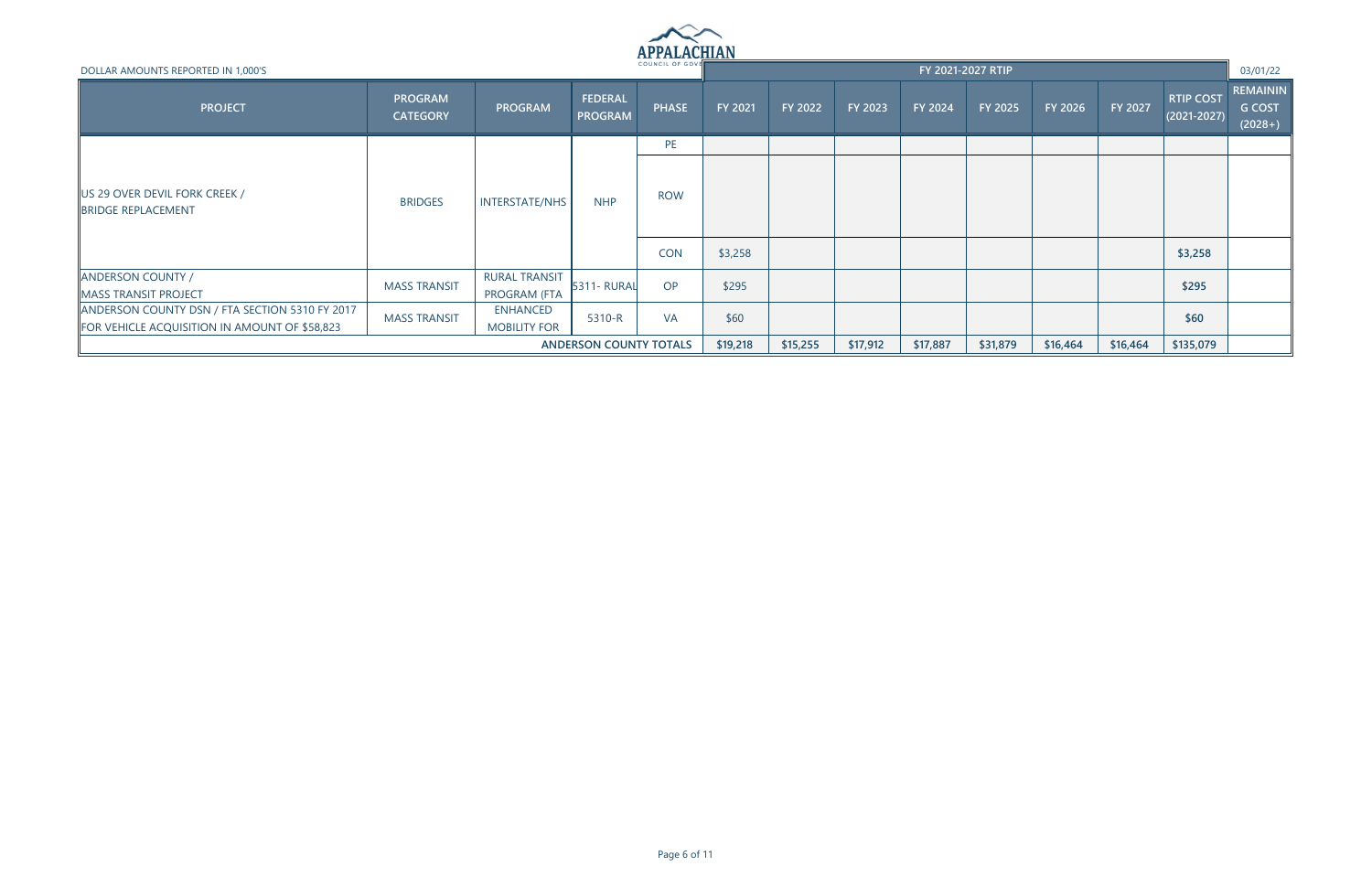

| DOLLAR AMOUNTS REPORTED IN 1,000'S                                                                                                  |                                   |                                        |                                  | COUNCIL OF GOVE                |                 |                |         |          | FY 2021-2027 RTIP |         |         |                                     | 03/01/22                                      |
|-------------------------------------------------------------------------------------------------------------------------------------|-----------------------------------|----------------------------------------|----------------------------------|--------------------------------|-----------------|----------------|---------|----------|-------------------|---------|---------|-------------------------------------|-----------------------------------------------|
| <b>PROJECT</b>                                                                                                                      | <b>PROGRAM</b><br><b>CATEGORY</b> | <b>PROGRAM</b>                         | <b>FEDERAL</b><br><b>PROGRAM</b> | <b>PHASE</b>                   | <b>FY 2021</b>  | <b>FY 2022</b> | FY 2023 | FY 2024  | FY 2025           | FY 2026 | FY 2027 | <b>RTIP COST</b><br>$(2021 - 2027)$ | <b>REMAININ</b><br><b>G COST</b><br>$(2028+)$ |
|                                                                                                                                     |                                   |                                        |                                  |                                | CHEROKEE COUNTY |                |         |          |                   |         |         |                                     |                                               |
|                                                                                                                                     |                                   | <b>FA SECONDARIES</b>                  | <b>SFP</b>                       | <b>CON</b>                     | \$1,376         | \$1,927        | \$1,927 | \$1,927  | \$1,927           | \$1,927 | \$1,927 | \$12,938                            |                                               |
|                                                                                                                                     |                                   | NON-FA<br>SECONDARIES                  | <b>MTN</b>                       | <b>CON</b>                     | \$972           | \$972          | \$972   | \$972    | \$972             | \$972   | \$972   | \$6,804                             |                                               |
| <b>CHEROKEE COUNTY PAVEMENTS</b>                                                                                                    | <b>PAVEMENTS</b>                  | NON-FA<br>SECONDARIES                  | <b>SFP</b>                       | <b>CON</b>                     | \$689           | \$689          | \$689   | \$689    | \$689             | \$689   | \$689   | \$4,823                             |                                               |
|                                                                                                                                     |                                   | <b>NON-NHS</b><br>PRIMARY              | <b>SFP</b>                       | <b>CON</b>                     | \$2,452         | \$3,152        | \$4,203 | \$4,203  | \$4,203           | \$4,203 | \$4,203 | \$26,619                            |                                               |
| k*CLOSED & LOAD RESTRICTED DESIGN BUILD PACKAGE<br>2021-1 - DISTRICT 4<br>S-97 Long Point Rd. over GoForth Creek-Cherokee<br>County | <b>BRIDGES</b>                    | OFF-SYSTEM                             | <b>STBGP</b>                     | PE                             |                 |                |         |          |                   |         |         |                                     |                                               |
| S-265 Manning Rd. over Manning Creek-Cherokee<br>County<br>S-119 Bear Creek Rd. over Bear Creek-Cherokee County                     |                                   |                                        |                                  | CON                            | \$15,200        |                |         |          |                   |         |         | \$15,200                            |                                               |
| **I-85 SAFETY IMPROVEMENTS MP 60-90 SPARTANBURG                                                                                     | <b>SAFETY</b>                     | <b>SAFETY</b>                          | <b>HSP</b>                       | PE                             | \$50            |                |         | \$3,100  |                   |         |         | \$3,150                             |                                               |
| <b>AND CHEROKEE COUNTIES</b>                                                                                                        |                                   | <b>IMPROVEMENTS</b>                    |                                  | <b>CON</b>                     | \$3,000         |                |         |          |                   |         |         | \$3,000                             |                                               |
| S-793 OVER PROVIDENCE CREEK BRIDGE REPLACEMENT                                                                                      | <b>BRIDGES</b>                    | OFF-SYSTEM                             | <b>STBGP</b>                     | PE<br><b>ROW</b>               |                 | \$50           |         |          |                   |         |         | \$50                                |                                               |
|                                                                                                                                     |                                   |                                        |                                  | <b>CON</b>                     |                 |                | \$1,342 |          |                   |         |         | \$1,342                             |                                               |
| <b>OVERMOUNTAIN VICTORY NATIONAL HISTORIC TRAIL</b>                                                                                 | <b>FEDERAL LANDS</b>              |                                        | - FL                             | PE                             |                 | \$271          |         |          |                   |         |         | \$271                               |                                               |
|                                                                                                                                     |                                   | <b>FEDERAL LANDS</b>                   |                                  | <b>ROW</b><br><b>CON</b>       |                 | \$50           |         | \$1,357  |                   |         |         | \$50<br>\$1,357                     |                                               |
| US 29 OVER SOUTHER RAILROAD /<br><b>BRIDGE REPLACEMENT</b>                                                                          | <b>BRIDGES</b>                    | <b>INTERSTATE/NHS</b>                  | <b>NHP</b>                       | PE<br><b>ROW</b><br><b>CON</b> |                 | \$25           |         | \$3,587  |                   |         |         | \$25<br>\$3,587                     |                                               |
| CHEROKEE COUNTY DSNB / MASS TRANSIT PROJECT<br>FTA SECTION 5310 RURAL (FEDERAL & LOCAL FUNDS)                                       | <b>MASS TRANSIT</b>               | <b>ENHANCED</b><br><b>MOBILITY FOR</b> | 5310-R                           | VA                             | \$60            |                |         |          |                   |         |         | \$60                                |                                               |
|                                                                                                                                     |                                   |                                        | <b>CHEROKEE COUNTY TOTALS</b>    |                                | \$23,799        | \$7,136        | \$9,133 | \$15,835 | \$7,791           | \$7,791 | \$7,791 | \$79,276                            |                                               |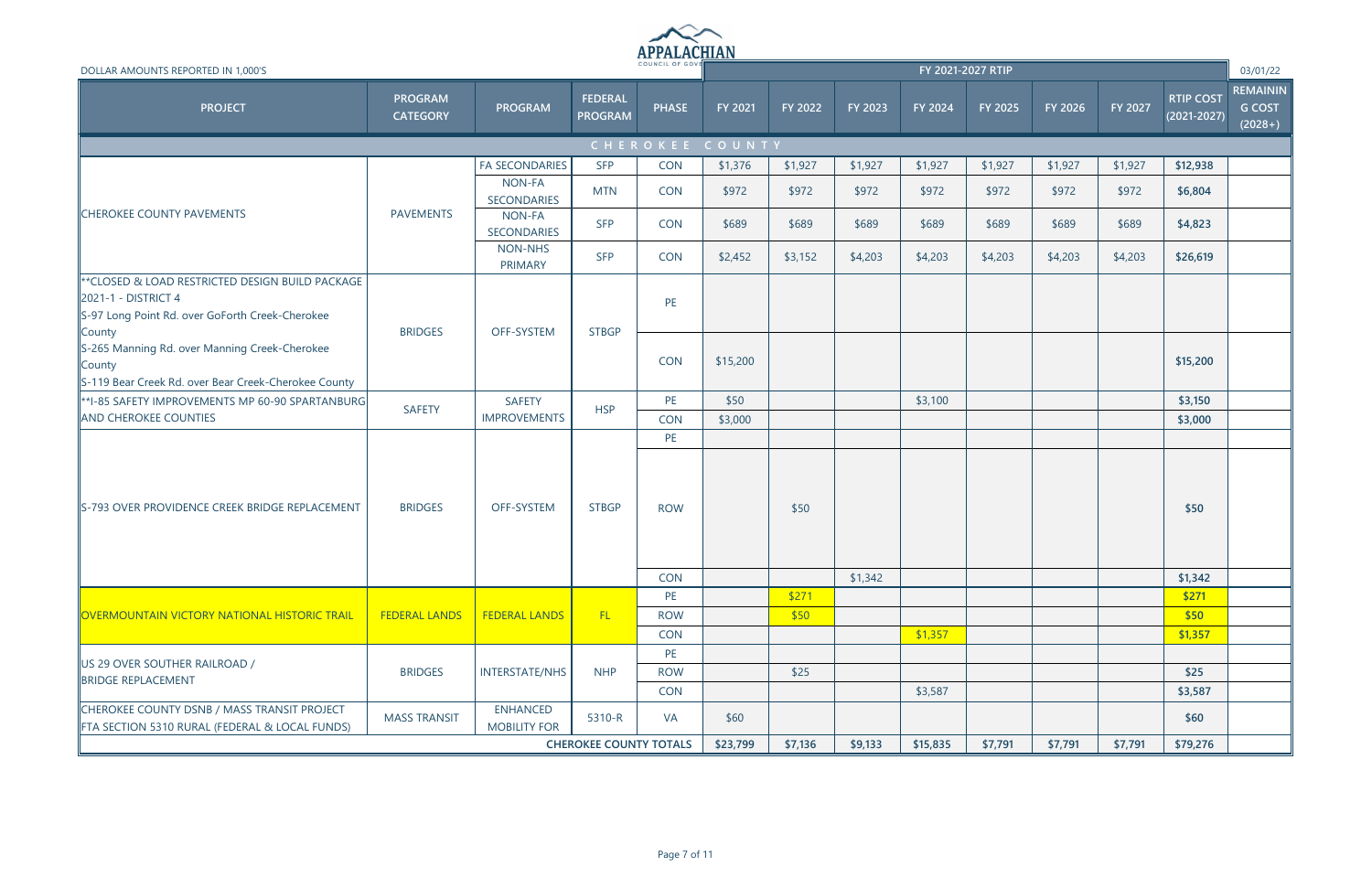

| DOLLAR AMOUNTS REPORTED IN 1,000'S                                           |                                   |                              |                                  | COUNCIL OF GOVE |                   |         |         | FY 2021-2027 RTIP |                |          |          |                                     | 03/01/22                                      |
|------------------------------------------------------------------------------|-----------------------------------|------------------------------|----------------------------------|-----------------|-------------------|---------|---------|-------------------|----------------|----------|----------|-------------------------------------|-----------------------------------------------|
| <b>PROJECT</b>                                                               | <b>PROGRAM</b><br><b>CATEGORY</b> | <b>PROGRAM</b>               | <b>FEDERAL</b><br><b>PROGRAM</b> | <b>PHASE</b>    | FY 2021           | FY 2022 | FY 2023 | <b>FY 2024</b>    | <b>FY 2025</b> | FY 2026  | FY 2027  | <b>RTIP COST</b><br>$(2021 - 2027)$ | <b>REMAININ</b><br><b>G COST</b><br>$(2028+)$ |
|                                                                              |                                   |                              |                                  |                 | GREENVILLE COUNTY |         |         |                   |                |          |          |                                     |                                               |
|                                                                              |                                   | <b>FA SECONDARIES</b>        | <b>SFP</b>                       | <b>CON</b>      | \$5,971           | \$8,360 | \$8,360 | \$8,360           | \$8,360        | \$8,360  | \$8,360  | \$56,131                            |                                               |
|                                                                              |                                   | NON-FA<br><b>SECONDARIES</b> | <b>MTN</b>                       | <b>CON</b>      | \$1,106           | \$1,106 | \$1,106 | \$1,106           | \$1,106        | \$1,106  | \$1,106  | \$7,742                             |                                               |
| <b>GREENVILLE COUNTY PAVEMENTS</b>                                           | <b>PAVEMENTS</b>                  | NON-FA<br>SECONDARIES        | <b>SFP</b>                       | <b>CON</b>      | \$783             | \$783   | \$783   | \$783             | \$783          | \$783    | \$783    | \$5,481                             |                                               |
|                                                                              |                                   | NON-NHS<br>PRIMARY           | <b>SFP</b>                       | CON             | \$4,999           | \$6,427 | \$8,570 | \$8,570           | \$8,570        | \$8,570  | \$8,570  | \$54,276                            |                                               |
| MCKELVEY RD (S-154) OVER HUFF CREEK / BRIDGE<br>REPLACEMENT                  | <b>BRIDGES</b>                    | <b>FA NON-NHS</b>            | <b>STBGP</b>                     | PE              |                   |         |         |                   |                |          |          |                                     |                                               |
|                                                                              |                                   |                              |                                  | <b>ROW</b>      |                   | \$125   |         |                   |                |          |          | \$125                               |                                               |
|                                                                              |                                   |                              |                                  | <b>CON</b>      |                   |         |         | \$4,325           |                |          |          | \$4,325                             |                                               |
|                                                                              |                                   |                              |                                  | <b>PE</b>       |                   |         |         |                   |                |          |          |                                     |                                               |
| US 25 NB & SB OVER S-119 & NORTH SALUDA RIVER /<br><b>BRIDGE REPLACEMENT</b> | <b>BRIDGES</b>                    | <b>INTERSTATE/NHS</b>        | <b>NHP</b>                       | <b>ROW</b>      |                   | \$1     |         |                   |                |          |          | \$1                                 |                                               |
|                                                                              |                                   |                              |                                  | CON             |                   |         | \$2,520 |                   |                |          |          | \$2,520                             |                                               |
|                                                                              | <b>GREENVILLE COUNTY TOTALS</b>   |                              |                                  |                 |                   |         |         |                   | \$18,819       | \$18,819 | \$18,819 | \$130,601                           |                                               |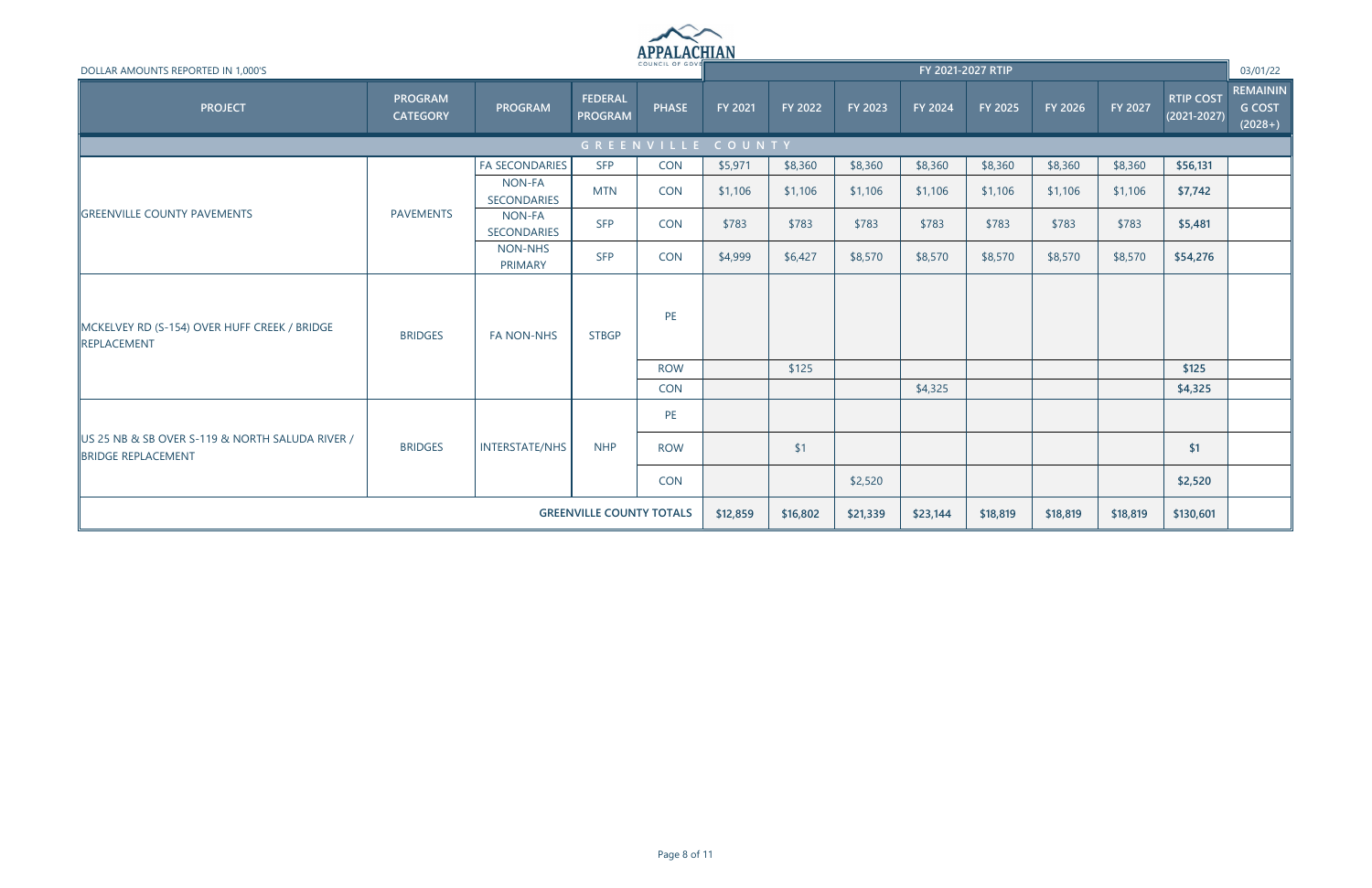

| DOLLAR AMOUNTS REPORTED IN 1,000'S                                                                                                                              |                                              |                                                                           |                                  |              |               |          |          | FY 2021-2027 RTIP |          |          |                |                                     | 03/01/22                                      |
|-----------------------------------------------------------------------------------------------------------------------------------------------------------------|----------------------------------------------|---------------------------------------------------------------------------|----------------------------------|--------------|---------------|----------|----------|-------------------|----------|----------|----------------|-------------------------------------|-----------------------------------------------|
| <b>PROJECT</b>                                                                                                                                                  | <b>PROGRAM</b><br><b>CATEGORY</b>            | PROGRAM                                                                   | <b>FEDERAL</b><br><b>PROGRAM</b> | <b>PHASE</b> | FY 2021       | FY 2022  | FY 2023  | FY 2024           | FY 2025  | FY 2026  | <b>FY 2027</b> | <b>RTIP COST</b><br>$(2021 - 2027)$ | <b>REMAININ</b><br><b>G COST</b><br>$(2028+)$ |
|                                                                                                                                                                 |                                              |                                                                           |                                  |              | OCONEE COUNTY |          |          |                   |          |          |                |                                     |                                               |
|                                                                                                                                                                 |                                              | <b>FA SECONDARIES</b>                                                     | <b>SFP</b>                       | <b>CON</b>   | \$1,964       | \$2,749  | \$2,749  | \$2,749           | \$2,749  | \$2,749  | \$2,749        | \$18,458                            |                                               |
|                                                                                                                                                                 |                                              | NON-FA<br><b>SECONDARIES</b>                                              | <b>MTN</b>                       | <b>CON</b>   | \$930         | \$930    | \$930    | \$930             | \$930    | \$930    | \$930          | \$6,510                             |                                               |
| <b>OCONEE COUNTY PAVEMENTS</b>                                                                                                                                  | <b>PAVEMENTS</b>                             | NON-FA<br><b>SECONDARIES</b>                                              | <b>SFP</b>                       | <b>CON</b>   | \$659         | \$659    | \$659    | \$659             | \$659    | \$659    | \$659          | \$4,613                             |                                               |
|                                                                                                                                                                 |                                              | NON-NHS<br>PRIMARY                                                        | <b>SFP</b>                       | <b>CON</b>   | \$3,905       | \$5,020  | \$6,694  | \$6,694           | \$6,694  | \$6,694  | \$6,694        | \$42,395                            |                                               |
| **I-85 CORRIDOR IMPROVEMENTS FROM GA STATE LINE<br>TO EXIT 19 / I-85 CORRIDOR IMPROVEMENTS FROM GA<br>STATE LINE TO EXIT 19                                     | <b>SYSTEM UPGRADE -</b><br><b>INTERSTATE</b> | WIDENING / NEW<br><b>CONSTRUCTION</b>                                     | <b>NHP</b>                       | PL           |               | \$1,000  |          |                   |          |          |                | \$1,000                             |                                               |
|                                                                                                                                                                 |                                              |                                                                           |                                  | PE           |               |          |          |                   |          |          |                |                                     |                                               |
| S-129 BRIDGE REPLACEMENT OVER OCONEE CREEK                                                                                                                      | <b>BRIDGES</b>                               | OFF-SYSTEM                                                                | <b>STBGP</b>                     | <b>ROW</b>   |               |          | \$20     |                   |          |          |                | \$20                                |                                               |
|                                                                                                                                                                 |                                              |                                                                           |                                  | <b>CON</b>   |               |          |          |                   | \$2,403  |          |                | \$2,403                             |                                               |
|                                                                                                                                                                 |                                              |                                                                           |                                  | PE           |               |          |          |                   |          |          |                |                                     |                                               |
|                                                                                                                                                                 |                                              |                                                                           |                                  | <b>ROW</b>   |               |          | \$100    |                   |          |          |                | \$100                               |                                               |
| S-200 BRIDGE REPLACEMENT OVER CORNHOUSE CREEK                                                                                                                   | <b>BRIDGES</b>                               | OFF-SYSTEM                                                                | <b>STBGP</b>                     | <b>CON</b>   |               |          |          |                   | \$2,253  |          |                | \$2,253                             |                                               |
|                                                                                                                                                                 |                                              |                                                                           |                                  | PE           |               |          |          |                   |          |          |                |                                     |                                               |
| S-99 BRIDGE REPLACEMENT OVER MUD CREEK                                                                                                                          | <b>BRIDGES</b>                               | OFF-SYSTEM                                                                | <b>STBGP</b>                     | <b>ROW</b>   |               | \$300    |          |                   |          |          |                | \$300                               |                                               |
|                                                                                                                                                                 |                                              |                                                                           |                                  | <b>CON</b>   |               |          |          | \$1,603           |          |          |                | \$1,603                             |                                               |
| CITY OF SENECA TRANSIT / FTA SECTION 5311 -<br>ADMINISTRATIVE                                                                                                   | <b>MASS TRANSIT</b>                          | <b>RURAL TRANSIT</b><br>PROGRAM (FTA 5311-RURAL<br>SECTION 5311)          |                                  | OP           | \$576         |          |          |                   |          |          |                | \$576                               |                                               |
| OCONEE COUNTY DSN BOARD / MASS TRANSIT<br><b>PROJECT</b><br>SECTION 5310 RURAL PROJECTS (FED. & LOCAL FUNDS)<br>FTA SECTION 5316 (UNOBLIGATED SAFETEA-LU FUNDS) | <b>MASS TRANSIT</b>                          | <b>ENHANCED</b><br><b>MOBILITY FOR</b><br><b>SENIORS (RURAL)</b>          | 5310-R                           | <b>VA</b>    | \$55          |          |          |                   |          |          |                | \$55                                |                                               |
| <b>SENIOR SOLUTIONS (OCONEE COUNTY) / MASS</b><br><b>TRANSIT PROJECT</b>                                                                                        |                                              | <b>ENHANCED</b><br><b>MOBILITY FOR</b><br><b>SENIORS (RURAL)</b>          | 5310-R                           | <b>VA</b>    | \$60          |          |          |                   |          |          |                | \$60                                |                                               |
| FTA SECTION 5310 RURAL TRANSIT PROJECTS (FED. &<br><b>LOCAL FUNDS)</b>                                                                                          | <b>MASS TRANSIT</b>                          | <b>ENHANCED</b><br><b>MOBILITY FOR</b><br><b>SENIORS (SMALL</b><br>URBAN) | 5310-SU                          | <b>VA</b>    | \$60          |          |          |                   |          |          |                | \$60                                |                                               |
|                                                                                                                                                                 |                                              |                                                                           | <b>OCONEE COUNTY TOTALS</b>      |              | \$8,209       | \$10,658 | \$11,152 | \$12,635          | \$15,688 | \$11,032 | \$11,032       | \$80,406                            |                                               |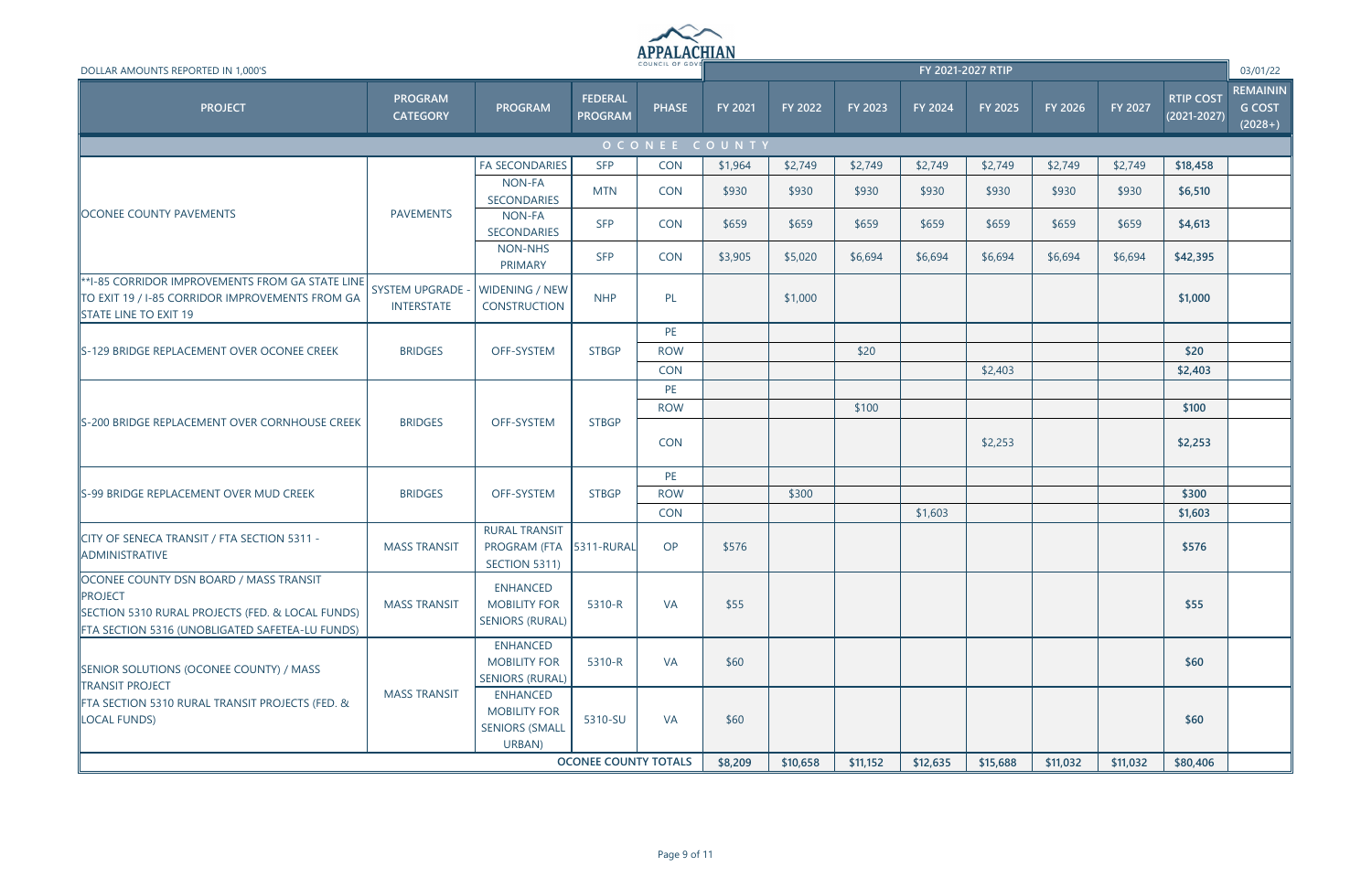

| DOLLAR AMOUNTS REPORTED IN 1,000'S                                                                   |                                   |                                                                  |                                  | . <del>.</del> .<br>COUNCIL OF GOVE |         |         |         |                | FY 2021-2027 RTIP |          |          |                                     | 03/01/22                                      |
|------------------------------------------------------------------------------------------------------|-----------------------------------|------------------------------------------------------------------|----------------------------------|-------------------------------------|---------|---------|---------|----------------|-------------------|----------|----------|-------------------------------------|-----------------------------------------------|
| <b>PROJECT</b>                                                                                       | <b>PROGRAM</b><br><b>CATEGORY</b> | <b>PROGRAM</b>                                                   | <b>FEDERAL</b><br><b>PROGRAM</b> | <b>PHASE</b>                        | FY 2021 | FY 2022 | FY 2023 | <b>FY 2024</b> | FY 2025           | FY 2026  | FY 2027  | <b>RTIP COST</b><br>$(2021 - 2027)$ | <b>REMAININ</b><br><b>G COST</b><br>$(2028+)$ |
|                                                                                                      |                                   |                                                                  |                                  | PICKENS COUNTY                      |         |         |         |                |                   |          |          |                                     |                                               |
|                                                                                                      |                                   | <b>FA SECONDARIES</b>                                            | <b>SFP</b>                       | <b>CON</b>                          | \$2,121 | \$2,969 | \$2,969 | \$2,969        | \$2,969           | \$2,969  | \$2,969  | \$19,935                            |                                               |
|                                                                                                      |                                   | NON-FA<br>SECONDARIES                                            | <b>MTN</b>                       | <b>CON</b>                          | \$583   | \$583   | \$583   | \$583          | \$583             | \$583    | \$583    | \$4,081                             |                                               |
| <b>IPICKENS COUNTY PAVEMENTS</b>                                                                     | <b>PAVEMENTS</b>                  | NON-FA<br><b>SECONDARIES</b>                                     | <b>SFP</b>                       | <b>CON</b>                          | \$413   | \$413   | \$413   | \$413          | \$413             | \$413    | \$413    | \$2,891                             |                                               |
|                                                                                                      |                                   | NON-NHS<br><b>PRIMARY</b>                                        | <b>SFP</b>                       | <b>CON</b>                          | \$4,100 | \$5,272 | \$7,029 | \$7,029        | \$7,029           | \$7,029  | \$7,029  | \$44,517                            |                                               |
| SC 133 BRIDGE REPLACEMENT OVER CROW CREEK                                                            |                                   |                                                                  |                                  | PE                                  |         |         |         |                |                   |          |          |                                     |                                               |
| ON-SYSTEM CLOSED AND LOAD RESTRICTED BRIDGE                                                          | <b>BRIDGES</b>                    | <b>FA NON-NHS</b>                                                | <b>STBGP</b>                     | <b>ROW</b>                          |         |         | \$25    |                |                   |          |          | \$25                                |                                               |
| REPLACEMENT                                                                                          |                                   |                                                                  |                                  | <b>CON</b>                          |         |         |         |                | \$6,400           |          |          | \$6,400                             |                                               |
| PICKENS COUNTY DSN / MASS TRANSIT PROJECT<br>FTA SECTION 5310 RURAL PROJECTS (FED. & LOCAL<br>FUNDS) | <b>MASS TRANSIT</b>               | <b>ENHANCED</b><br><b>MOBILITY FOR</b><br><b>SENIORS (RURAL)</b> | 5310-R                           | <b>VA</b>                           | \$55    |         |         |                |                   |          |          | \$55                                |                                               |
|                                                                                                      | PICKENS COUNTY TOTALS             |                                                                  |                                  |                                     |         |         |         | \$10,994       | \$17,394          | \$10,994 | \$10,994 | \$77,904                            |                                               |